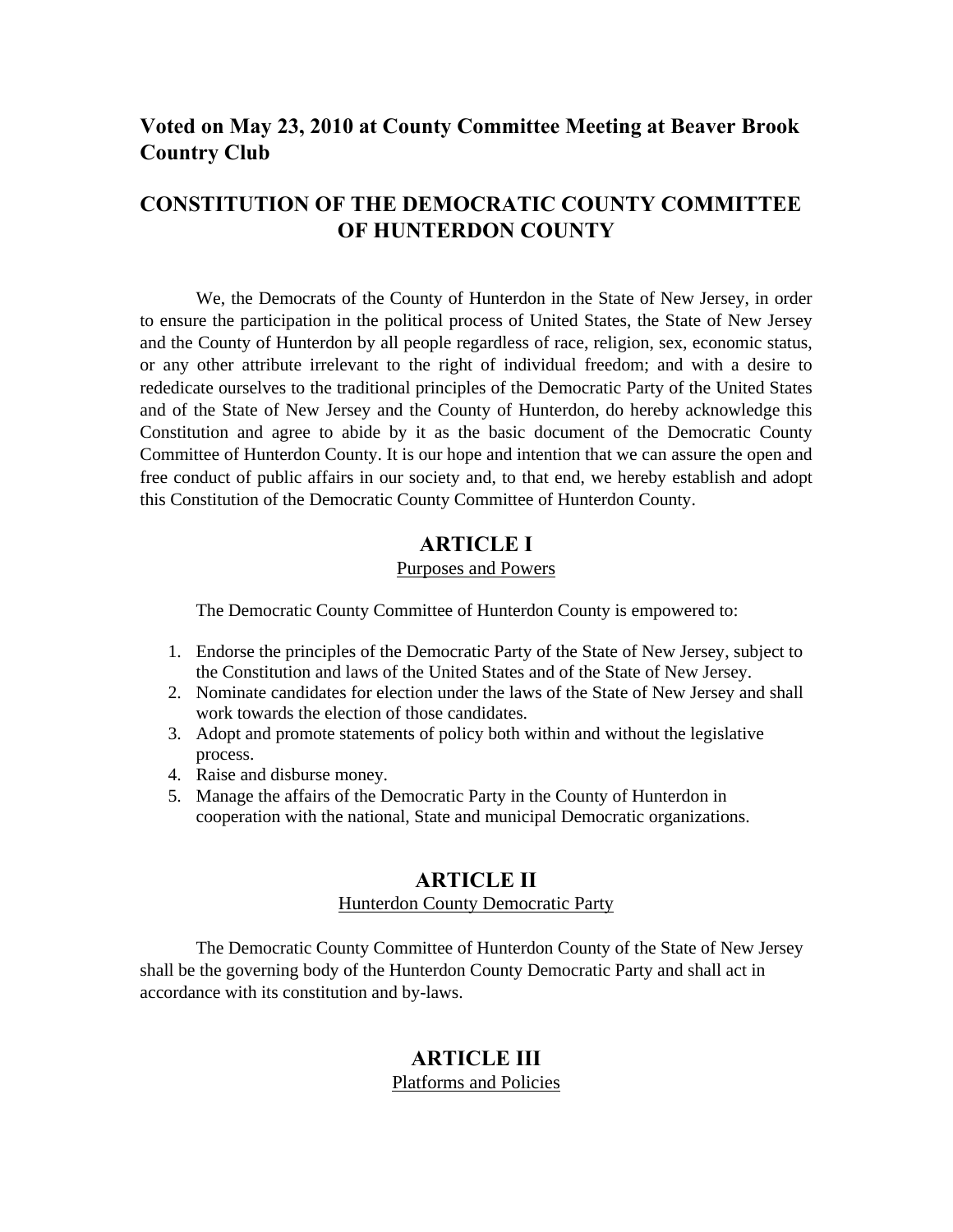- 1. The Democratic County Committee of Hunterdon County is responsible for general Hunterdon County Democratic Party policy and organization. The Committee is empowered, within the laws of the State of New Jersey, to determine Party Platforms; to define issues; issue instructions to party workers; and participate in candidate selection.
- 2. In addition to meetings convened by the Democratic County Committee of Hunterdon County, periodic public hearings may be sponsored by the Democratic County Committee of Hunterdon County in different parts of the County in order to obtain expressions of public opinion on current issues. These expressions of public attitudes are to be compiled and directed to appropriate committees for consideration in the development of Platforms.

# **ARTICLE IV**

#### General Provisions

- 1. The Democratic County Committee of Hunterdon County shall ensure the fair selection of candidates for public offices throughout the County, to assure proper consideration being given to national and state party platforms and policies and, in order to carry out the states policies of the County, State and National Parties, the Democratic County Committee of Hunterdon County shall take such actions as it deems appropriate and necessary within the limits of the law.
- 2. Equal opportunity shall be given to all qualified people regardless of race, religion, age, sex, economic status, or any other attribute irrelevant to the right to individual freedom, to participate in all activities carried on by the Democratic County Committee of Hunterdon County, including participation as candidates for elective office on all levels.
- 3. The Democratic County Committee of Hunterdon County shall ensure fundamental fairness and the rights of the members of the County Committee in the governing of the County Party.
- 4. No Democratic County Committee of Hunterdon County Officer or candidate for party or public office, whether national, state, county or municipal, shall publicly support, endorse or assist any duly nominated candidate of another political party who is in opposition to any duly nominated Democratic Candidate while that person holds the position bestowed by the Democratic Party. In the event any such Democratic Party person shall automatically be removed from the position held within the Democratic Party. In the event such person has been placed on the ballot as the nominee for a public elective office, all Democratic support and sponsorship shall be withdrawn immediately.

## **Article V** Amendments to Constitution